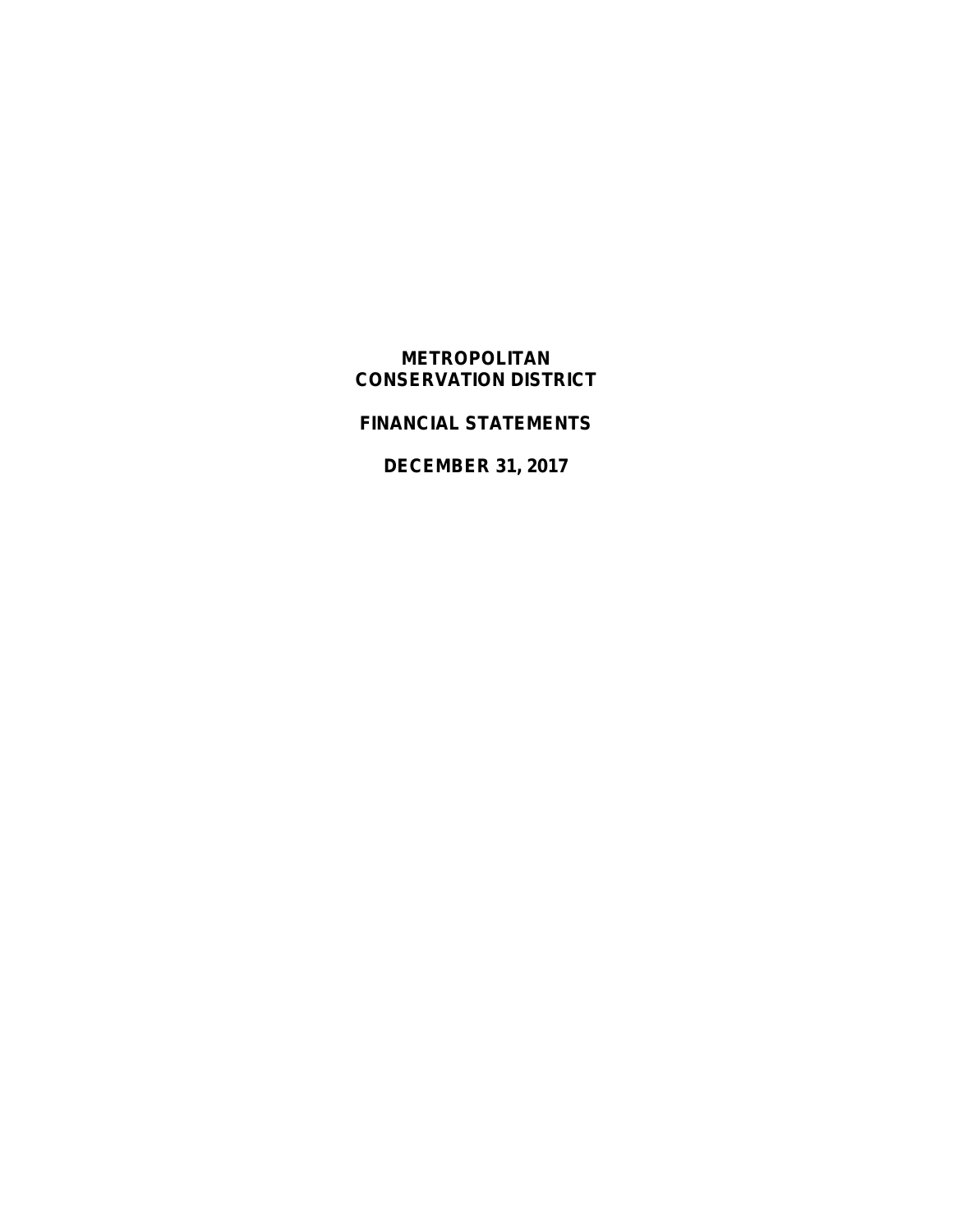# **METROPOLITAN CONSERVATION DISTRICT TABLE OF CONTENTS FOR THE YEAR ENDED DECEMBER 31, 2017**

| <b>FINANCIAL SECTION</b>                                                                                   | Page           |  |
|------------------------------------------------------------------------------------------------------------|----------------|--|
| Independent Auditor's Report                                                                               | 1              |  |
| Management's Discussion and Analysis                                                                       | 3              |  |
| <b>BASIC FINANCIAL STATEMENTS</b>                                                                          |                |  |
| Statement of Net Position and Governmental Fund Balance Sheet                                              | 6              |  |
| Statement of Activities and Governmental Fund Revenues,<br><b>Expenditures and Changes In Fund Balance</b> | $\overline{7}$ |  |
| Notes to the Financial Statements                                                                          | 8              |  |
| <b>REQUIRED SUPPLEMENTARY INFORMATION</b>                                                                  |                |  |
| Budgetary Comparison Statement, Budget and Actual,<br><b>General Fund</b>                                  | 14             |  |
| <b>ADDITIONAL REPORTS</b>                                                                                  |                |  |
| Minnesota Legal Compliance                                                                                 | 15             |  |
| <b>Report on Internal Control</b>                                                                          | 16             |  |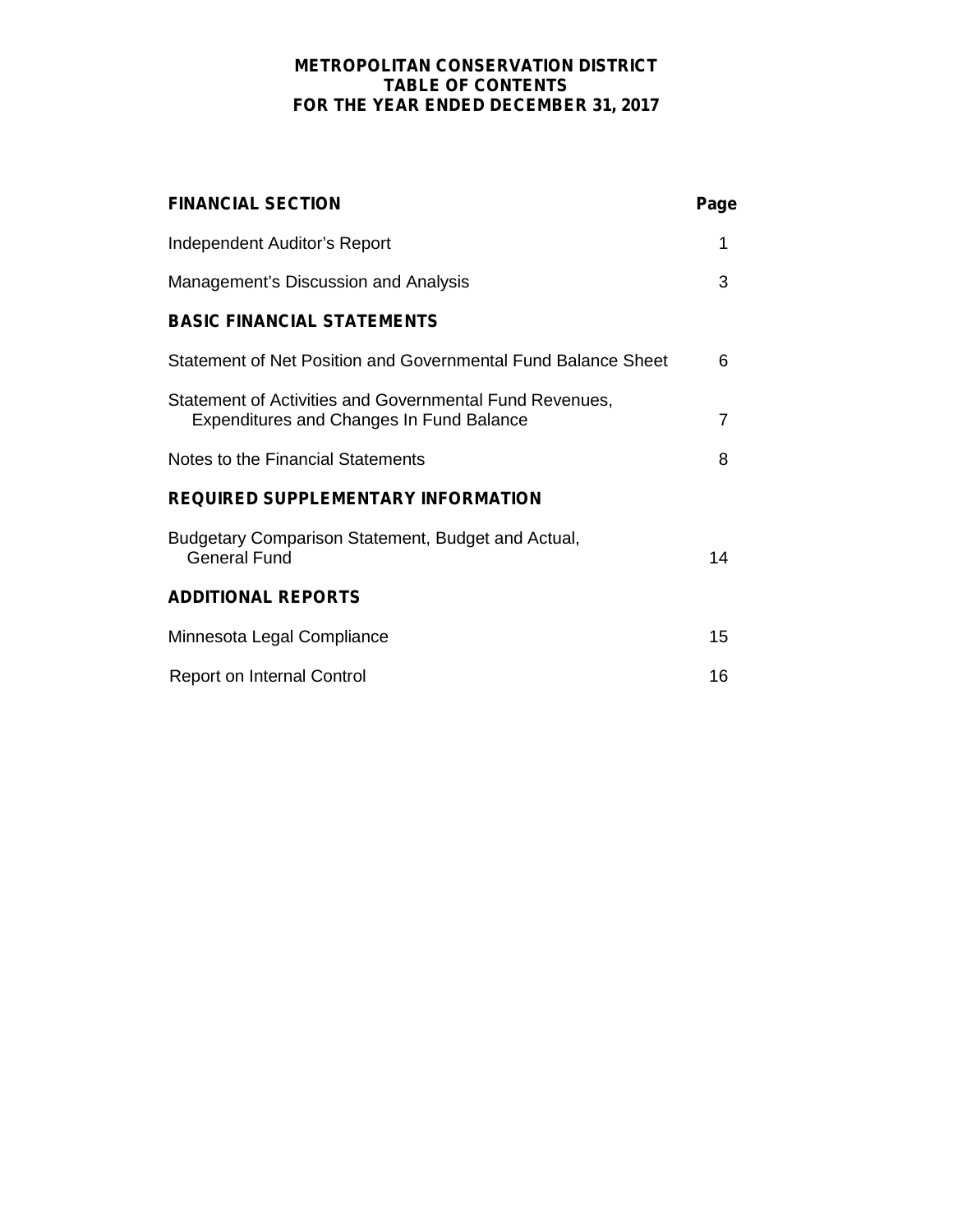# **PETERSON COMPANY LTD.**

# **INDEPENDENT AUDITOR'S REPORT**

To the Board of Supervisors Metropolitan Conservation District Jordan, Minnesota

#### **Report on the Financial Statements**

We have audited the accompanying financial statements of the governmental activities and the general fund of Metropolitan Conservation District, Jordan, Minnesota, as of and for the year ended December 31, 2017, and the related notes to the financial statements, which collectively comprise Metropolitan Conservation District's basic financial statements as listed in the table of contents.

#### **Management's Responsibility for the Financial Statements**

Management is responsible for the preparation and fair presentation of these financial statements in accordance with accounting principles generally accepted in the United States of America; this includes the design, implementation, and maintenance of internal control relevant to the preparation and fair presentation of financial statements that are free from material misstatement, whether due to fraud or error.

#### **Auditor's Responsibility**

Our responsibility is to express opinions on these financial statements based on our audit. We conducted our audit in accordance with auditing standards generally accepted in the United States of America and the standards applicable to financial audits contained in *Government Auditing Standards*, issued by the Comptroller General of the United States. Those standards require that we plan and perform the audit to obtain reasonable assurance about whether the financial statements are free from material misstatement.

An audit involves performing procedures to obtain audit evidence about the amounts and disclosures in the financial statements. The procedures selected depend on the auditor's judgment, including the assessment of the risks of material misstatement of the financial statements, whether due to fraud or error. In making those risk assessments, the auditor considers internal control relevant to the entity's preparation and fair presentation of the financial statements in order to design audit procedures that are appropriate in the circumstances, but not for the purpose of expressing an opinion on the effectiveness of the entity's internal control. Accordingly, we express no such opinion. An audit also includes evaluating the appropriateness of accounting policies used and the reasonableness of significant accounting estimates made by management, as well as evaluating the overall presentation of the financial statements.

We believe that the audit evidence we have obtained is sufficient and appropriate to provide a basis for our audit opinions.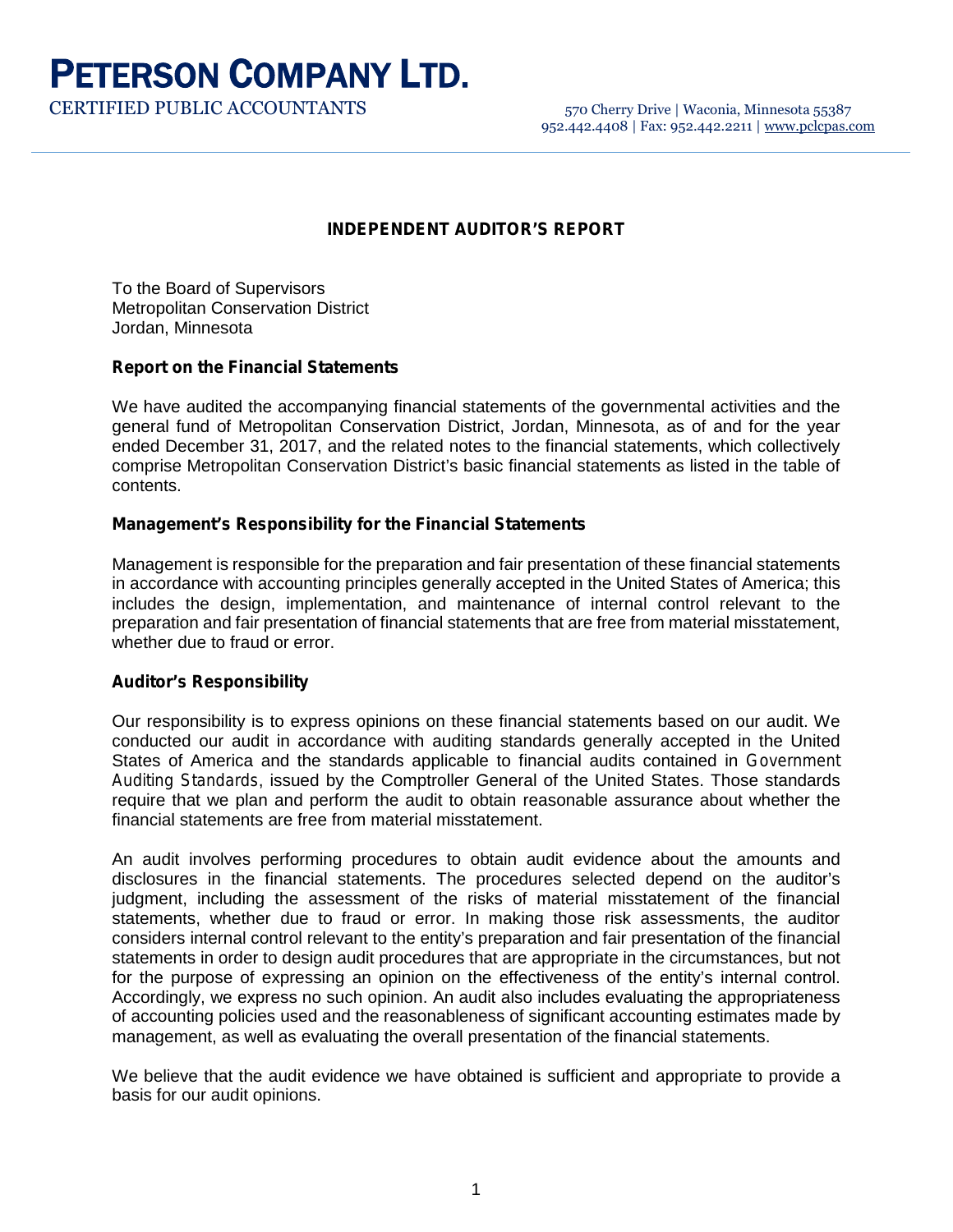# **Opinions**

In our opinion, the financial statements referred to above present fairly, in all material respects, the respective financial position of the governmental activities and the general fund of Metropolitan Conservation District as of December 31, 2017, and the respective changes in financial position for the general fund for the year then ended in accordance with accounting principles generally accepted in the United States of America.

# **Other Matters**

#### *Required Supplementary Information*

Accounting principles generally accepted in the United States of America require that the management's discussion and analysis on pages 3–5 and the budgetary comparison statement on page 14 be presented to supplement the basic financial statements. Such information, although not a part of the basic financial statements, is required by the Governmental Accounting Standards Board, who considers it to be an essential part of financial reporting for placing the basic financial statements in an appropriate operational, economic, or historical context. We have applied certain limited procedures to the required supplementary information in accordance with auditing standards generally accepted in the United States of America, which consisted of inquiries of management about the methods of preparing the information and comparing the information for consistency with management's responses to our inquiries, the basic financial statements, and other knowledge we obtained during our audit of the basic financial statements. We do not express an opinion or provide any assurance on the information because the limited procedures do not provide us with sufficient evidence to express an opinion or provide any assurance.

# **Other Reporting Required by** *Government Auditing Standards*

In accordance with *Government Auditing Standards*, we have also issued our report dated September 21, 2018, on our consideration of the Metropolitan Conservation District's internal control over financial reporting and on our tests of its compliance with certain provisions of laws, regulations, contracts, and grant agreements and other matters. The purpose of that report is to describe the scope of our testing of internal control over financial reporting and compliance and the results of that testing, and not to provide an opinion on internal control over financial reporting or on compliance. That report is an integral part of an audit performed in accordance with *Government Auditing Standards* in considering Metropolitan Conservation District's internal control over financial reporting and compliance.

Peterson Company Ltd

PETERSON COMPANY LTD Certified Public Accountants Waconia, Minnesota

September 21, 2018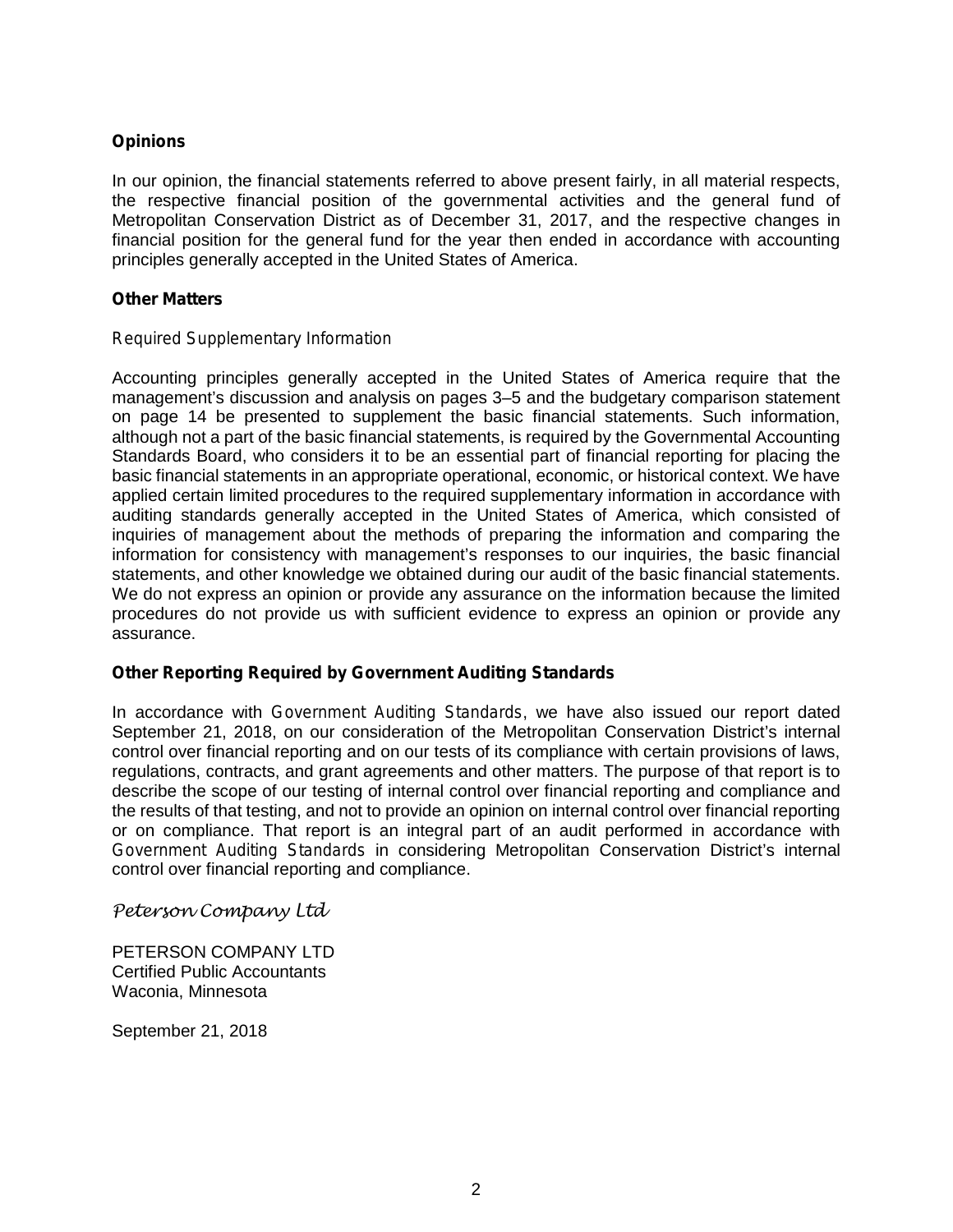#### **MANAGEMENT'S DISCUSSION AND ANALYSIS METROPOLITAN CONSERVATION DISTRICT DECEMBER 31, 2017**

The Metropolitan Conservation District was organized under provisions of Minnesota Statute Chapter 103C. The District is governed by a Board of Supervisors composed of representatives from member Soil and Water Conservation Districts. The member Soil and Water Conservation Districts are Anoka, Carver, Chisago, Dakota, Hennepin, Isanti, Ramsey, Scott, Sherburne, Washington and Wright.

The Metropolitan Conservation District's discussion and analysis provides an overview of the District's financial activities for the fiscal year ended December 31, 2017. Since this information is designed to focus on the current year's activities, resulting changes, and currently known facts, it should be read in conjunction with the financial statements.

# **USING THIS ANNUAL REPORT**

This annual report consists of three parts: management's discussion and analysis (this section), the basic financial statements, and required supplementary information. The basic financial statements include a series of financial statements. The Statement of Net Position and the Statement of Activities provide information about the activities of the District as a whole and present a longer-term view of the District's finances. For governmental activities, financial statements tell how services were financed in the short term as well as what remains for future spending. Fund financial statements also report the District's operations in more detail than the government-wide statements by providing information about the District's general fund. Since Districts are single-purpose, special-purpose government units, the District combines the government-wide and fund financial statements into a single presentation.

# **The Statement of Net Position and the Statement of Activities**

One of the most important questions asked about the District's finances is, "Is the District as a whole better or worse off as a result of the year's activities?" The Statement of Net Position and the Statement of Activities report information about the District as a whole and about its activities in a way that helps answer this question. These statements include all assets and liabilities using the accrual basis of accounting, which is similar to the accounting used by most private-sector companies. All of the current year's revenues and expenses are taken into account regardless of when cash is received or paid.

These two statements report the District's net position and changes in them. You can think of the District's net position — the difference between assets plus deferred outflows of resources and liabilities plus deferred inflows of resources — as one way to measure the District's financial health, or financial position. Over time, increases or decreases in the District's net position are one indicator of whether its financial health is improving or deteriorating. You will need to consider other non-financial factors, however, such as changes in the state and local governmental funding, to assess the overall health of the District.

In the Statement of Net Position and the Statement of Activities, the District presents governmental activities. All of the District's basic services are reported here. Appropriations from the state finance most activities.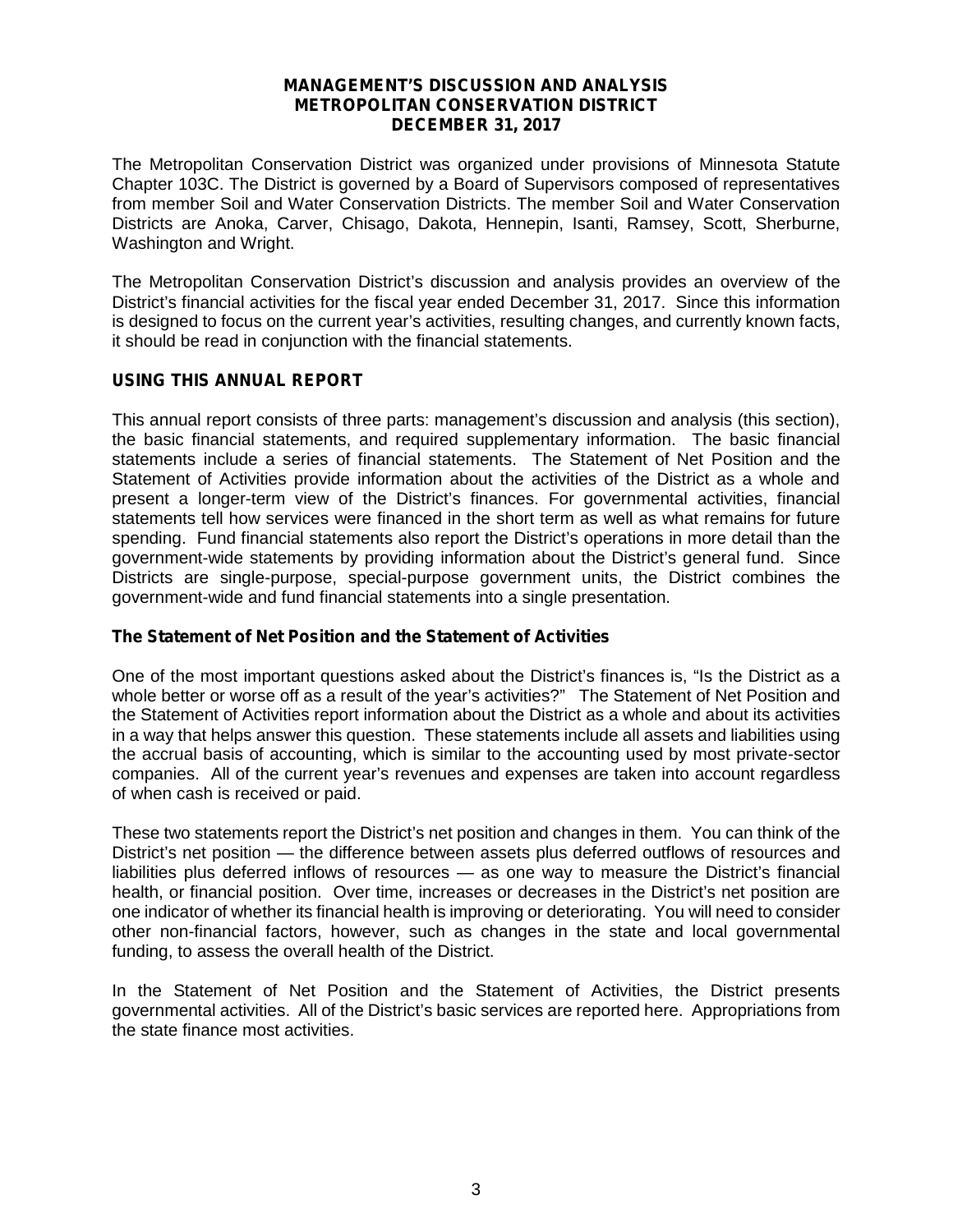# **Reporting the District's General Fund**

Our analysis of the District's general fund is part of this report. The fund financial statements provide detailed information about the general fund—not the District as a whole. The District presents only a general fund, which is a governmental fund. All of the District's basic services are reported in the general fund, which focuses on how money flows into and out of the fund and the balances left at year-end that are available for spending. The fund is reported using an accounting method called modified accrual accounting. This method measures cash and all other financial assets that can be readily converted to cash. The general fund statements provide a detailed short-term view of the District's general government operations and the basic services it provides. Governmental fund information helps you determine whether there are more or fewer financial resources that can be spent in the near future to finance the District's programs. We describe the relationship (or differences) between governmental activities (reported in the Statement of Net Position and the Statement of Activities) and governmental funds in a reconciliation included with the financial statements.

# **THE DISTRICT AS A WHOLE**

Our analysis focuses on the net position and change in net position of the District's governmental activities.

Net Position:

|                                     | <b>Governmental Activities</b> |               |
|-------------------------------------|--------------------------------|---------------|
|                                     | 2017                           | 2016          |
| <b>Current Assets</b>               | 851,171<br>S                   | \$<br>767,684 |
| Capital Assets, net of depreciation | 170,403                        | 161,236       |
| <b>Outflows of Resources</b>        | \$1,021,574                    | 928,920       |
|                                     |                                |               |
| <b>Current Liabilities</b>          | 800,483                        | 708,604       |
| <b>Total Liabilities</b>            | 800,483                        | 708,604       |
|                                     |                                |               |
| <b>Investment in Capital Assets</b> | 170,403<br>S                   | 161,236<br>S  |
| Unrestricted                        | 50,688                         | 59,080        |
| <b>Total Net Position</b>           | 221,091                        | 220,316       |

Net position of the District's governmental activities increased by \$775. Unrestricted net position, the part of net position that can be used to finance day-to-day operations without constraints established by debt covenants, enabling legislation, or other legal requirements changed from \$59,080 at December 31, 2016 to \$50,688 at December 31, 2017.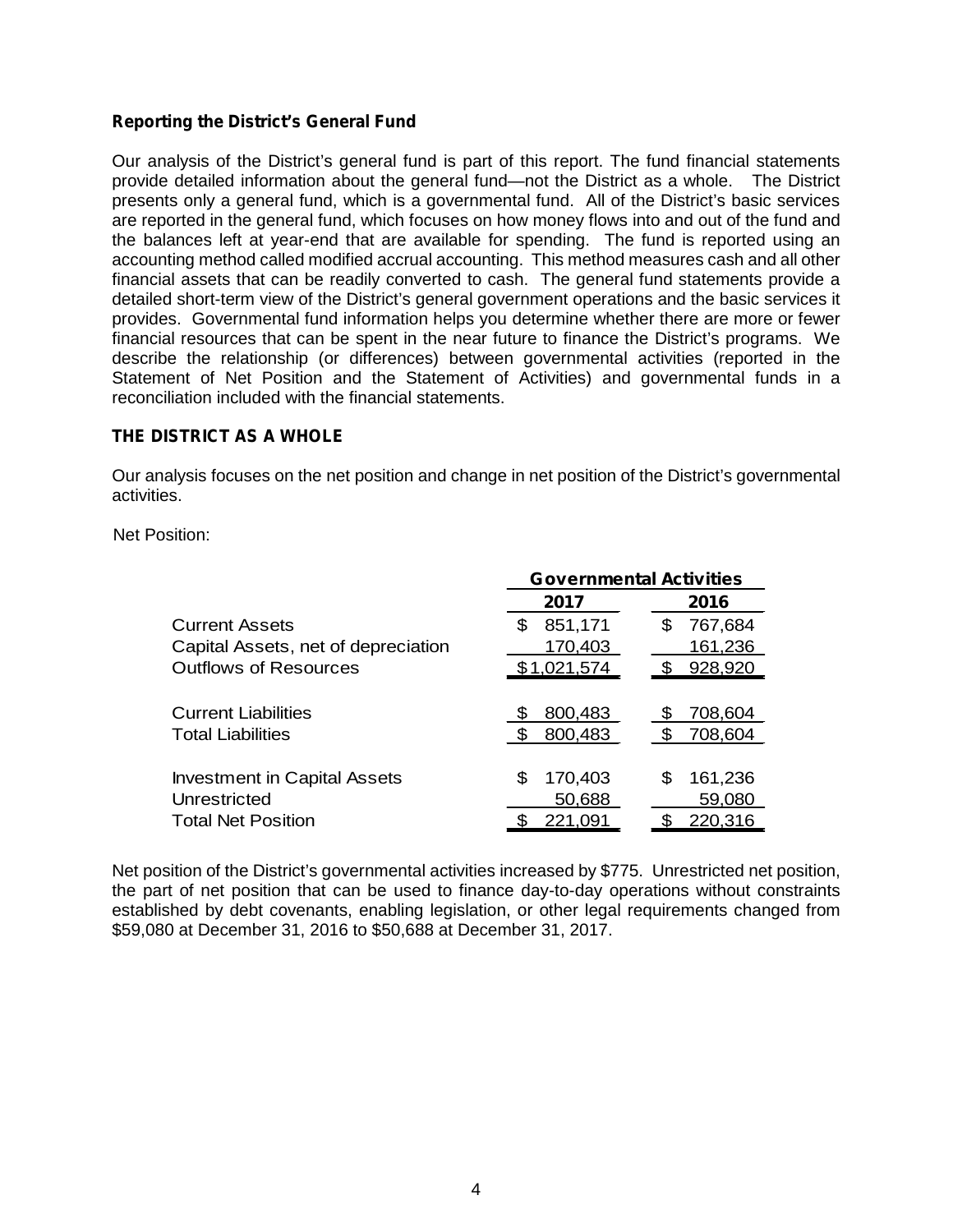Change in Net Position:

|                                     |   | <b>Governmental Activities</b> |    |         |
|-------------------------------------|---|--------------------------------|----|---------|
| Revenues                            |   | 2017                           |    | 2016    |
| Intergovernmental                   | S | 439,272                        | \$ | 572,119 |
| <b>Interest Earnings</b>            |   | 2,988                          |    | 1,199   |
| <b>Miscellaneous</b>                |   | 2,490                          |    | 1,435   |
| <b>Total Revenues</b>               |   | 444,750                        |    | 574,753 |
| <u>Expenses</u>                     |   |                                |    |         |
| Conservation                        |   | 443,975                        |    | 490,936 |
| <b>Total Expenses</b>               |   | 443,975                        |    | 490,936 |
| Increase (decrease) in Net Position |   | 775                            | \$ | 83,817  |

The District's total revenues decreased by \$130,003. The total cost of programs and services decreased by \$46,961.

# **THE DISTRICT'S GENERAL FUND**

As the District completed the year, its general fund as presented in the balance sheet reported a fund balance of \$50,688, which is below last year's total of \$59,080.

#### **General Fund Budgetary Highlights**

The actual charges to appropriations (expenditures) were \$215,536 below the final budgeted amounts. The most significant negative variance of \$235,064 occurred in State Revenues. The most significant positive variance of \$91,474 occurred in Engineering Contract Services.

#### **Capital Assets**

At the end of 2017, the District had \$170,403 invested in capital assets, including equipment and software. This amount represents a net increase (including additions and deletions) of \$9,167 from last year.

#### **CONTACTING THE DISTRICT'S FINANCIAL MANAGEMENT**

This financial report is designed to provide our citizens, customers and creditors with a general overview of the District's finances and to show the District's accountability for the money it receives. If you have questions about this report or need additional financial information, contact Metropolitan Conservation District's fiscal agent, Scott Soil and Water Conservation District at 7151 W 190<sup>th</sup> St, Suite 125, Jordan, MN 55352. The phone number is 952-492-5425.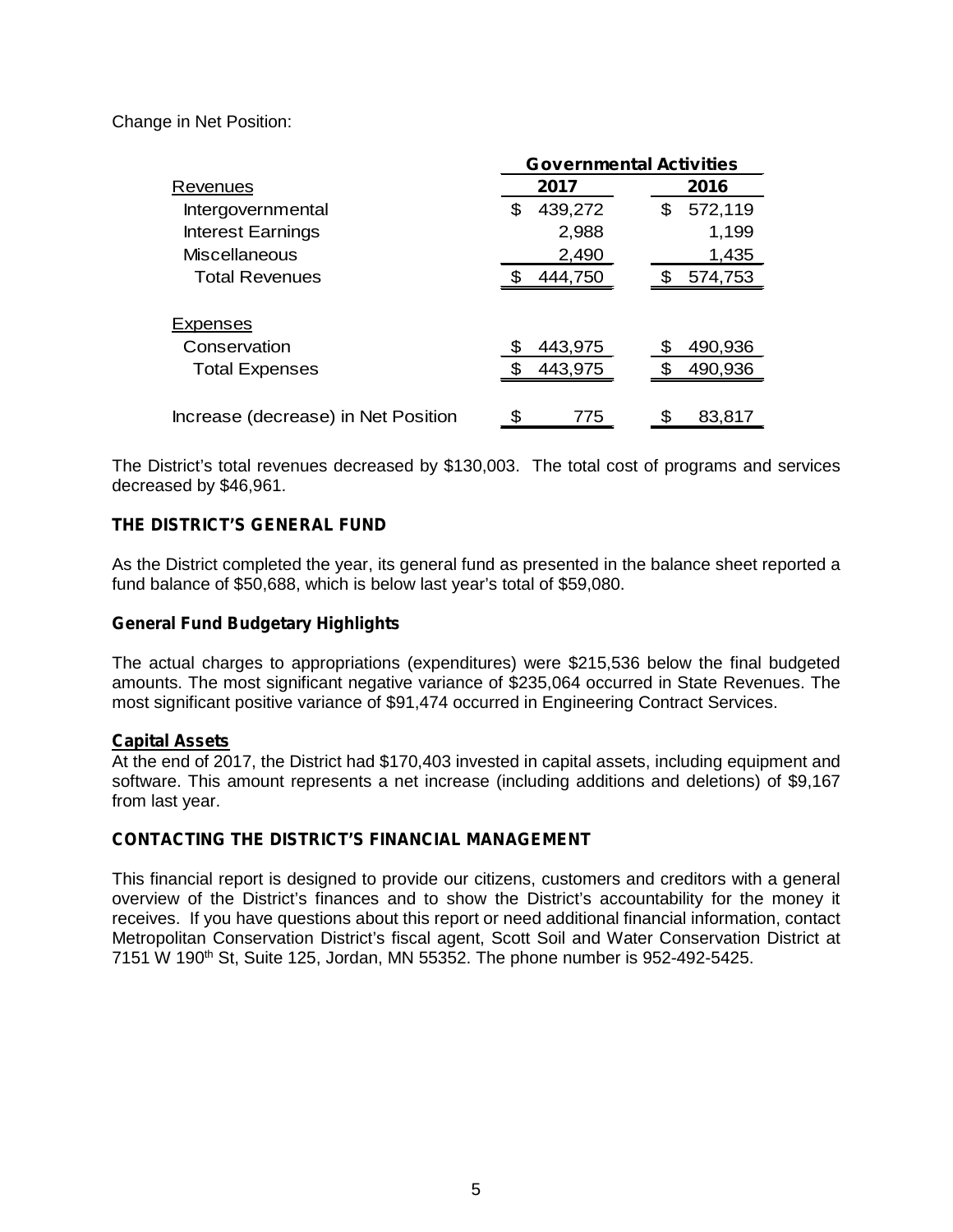#### **METROPOLITAN CONSERVATION DISTRICT JORDAN, MINNESOTA STATEMENT OF NET POSITION AND GOVERNMENTAL FUND BALANCE SHEET DECEMBER 31, 2017**

|                                             |                           | General<br>Fund |                 | Adjustments | Statement of<br><b>Net Position</b> |
|---------------------------------------------|---------------------------|-----------------|-----------------|-------------|-------------------------------------|
| <b>Assets</b>                               |                           |                 |                 |             |                                     |
| Cash                                        | \$                        | 842,700         | \$              |             | \$<br>842,700                       |
| <b>Accounts Receivable</b>                  |                           | 8,471           |                 |             | 8,471                               |
| Capital Assets:                             |                           |                 |                 |             |                                     |
| Equipment (net of accumulated depreciation) |                           |                 |                 | 170,403     | 170,403                             |
| <b>Total Assets</b>                         | \$                        | 851,171         | \$              | 170,403     | \$<br>1,021,574                     |
| <b>Liabilities</b>                          |                           |                 |                 |             |                                     |
| <b>Current Liabilities:</b>                 |                           |                 |                 |             |                                     |
| <b>Accounts Payable</b>                     | \$                        | 54,971          | \$              |             | \$<br>54,971                        |
| <b>Unearned Revenue</b>                     |                           | 745,512         |                 |             | 745,512                             |
| <b>Total Liabilities</b>                    | $\boldsymbol{\mathsf{S}}$ | 800,483         | \$              |             | \$<br>800,483                       |
| <b>Fund Balance/Net Position</b>            |                           |                 |                 |             |                                     |
| <b>Fund Balance</b>                         |                           |                 |                 |             |                                     |
| Unassigned                                  |                           | 50,688          | \$              | (50, 688)   | \$                                  |
| <b>Total Fund Balance</b>                   | $rac{1}{3}$               | 50,688          | $\overline{\$}$ | (50, 688)   | \$                                  |
| <b>Net Position</b>                         |                           |                 |                 |             |                                     |
| <b>Investments in Capital Assets</b>        |                           |                 | \$              | 170,403     | \$<br>170,403                       |
| Unrestricted                                |                           |                 |                 | 50,688      | 50,688                              |
| <b>Total Net Position</b>                   |                           |                 | \$              | 221,091     | \$<br>221,091                       |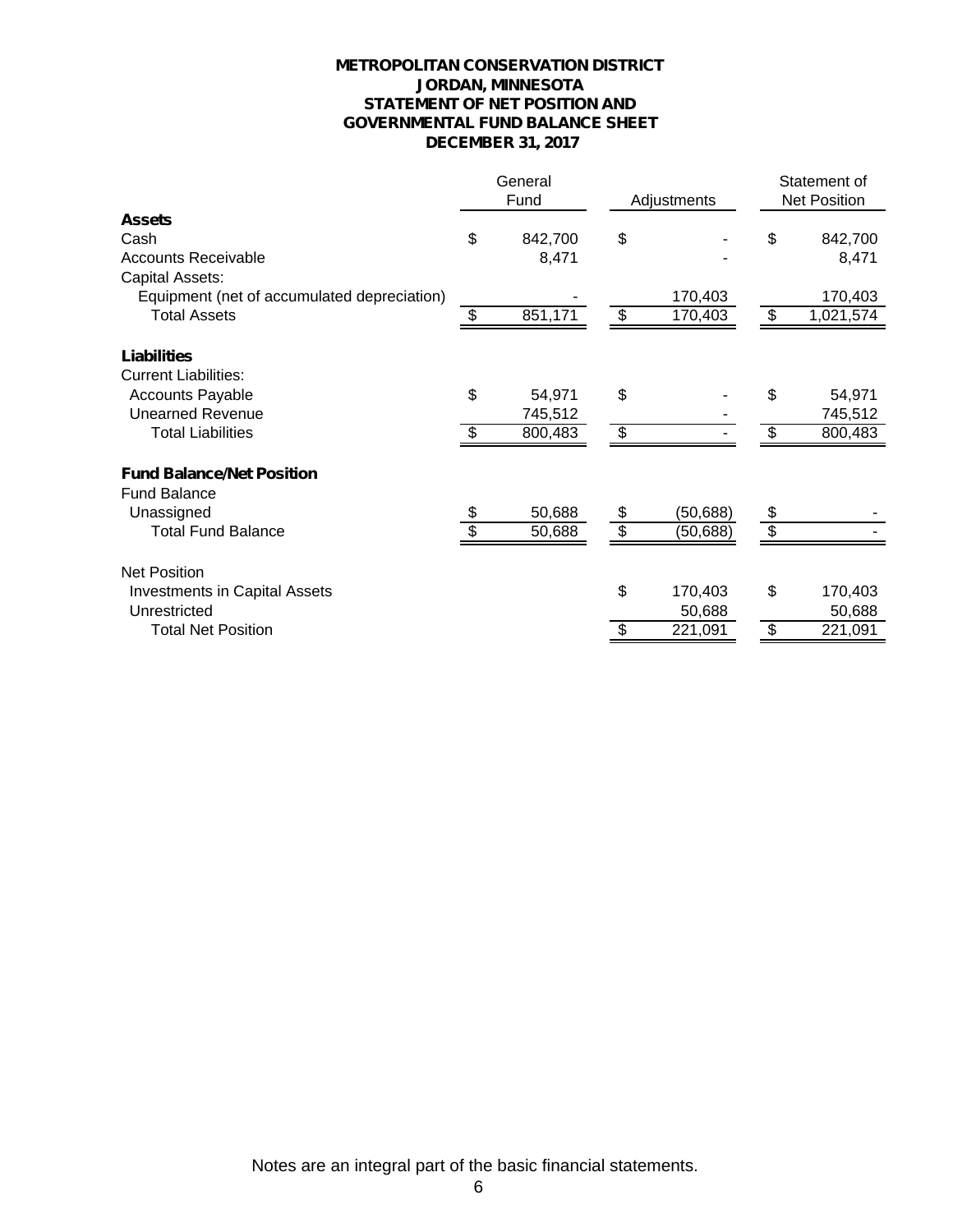#### **METROPOLITAN CONSERVATION DISTRICT JORDAN, MINNESOTA STATEMENT OF ACTIVITIES AND GOVERNMENTAL FUND REVENUES, EXPENDITURES AND CHANGES IN FUND BALANCE FOR THE YEAR ENDED DECEMBER 31, 2017**

|                                              | General<br>Fund       |          |                            | Adjustments | Statement of<br>Activities |
|----------------------------------------------|-----------------------|----------|----------------------------|-------------|----------------------------|
| <b>Revenues</b>                              |                       |          |                            |             |                            |
| Intergovernmental                            | \$                    | 439,272  | \$                         |             | \$<br>439,272              |
| <b>Interest Earnings</b>                     |                       | 2,988    |                            |             | 2,988                      |
| Miscellaneous                                |                       | 2,490    |                            |             | 2,490                      |
| <b>Total Revenues</b>                        | $\boldsymbol{\theta}$ | 444,750  | $\boldsymbol{\mathsf{\$}}$ |             | \$<br>444,750              |
| <b>Expenditures/Expenses</b>                 |                       |          |                            |             |                            |
| Conservation                                 |                       |          |                            |             |                            |
| Current                                      | \$                    | 411,269  | \$                         | 32,706      | \$<br>443,975              |
| <b>Capital Outlay</b>                        |                       | 41,873   |                            | (41,873)    |                            |
| <b>Total Expenditures/Expenses</b>           | $\boldsymbol{\theta}$ | 453,142  | \$                         | (9, 167)    | \$<br>443,975              |
| Excess of Revenues Over (Under)              |                       |          |                            |             |                            |
| Expenditures/Expenses                        | \$                    | (8, 392) | \$                         | 9,167       | \$<br>775                  |
| Fund Balance/Net Position January 1          | \$                    | 59,080   | \$                         | 161,236     | \$<br>220,316              |
| <b>Fund Balance/Net Position December 31</b> | \$                    | 50,688   | \$                         | 170,403     | \$<br>221,091              |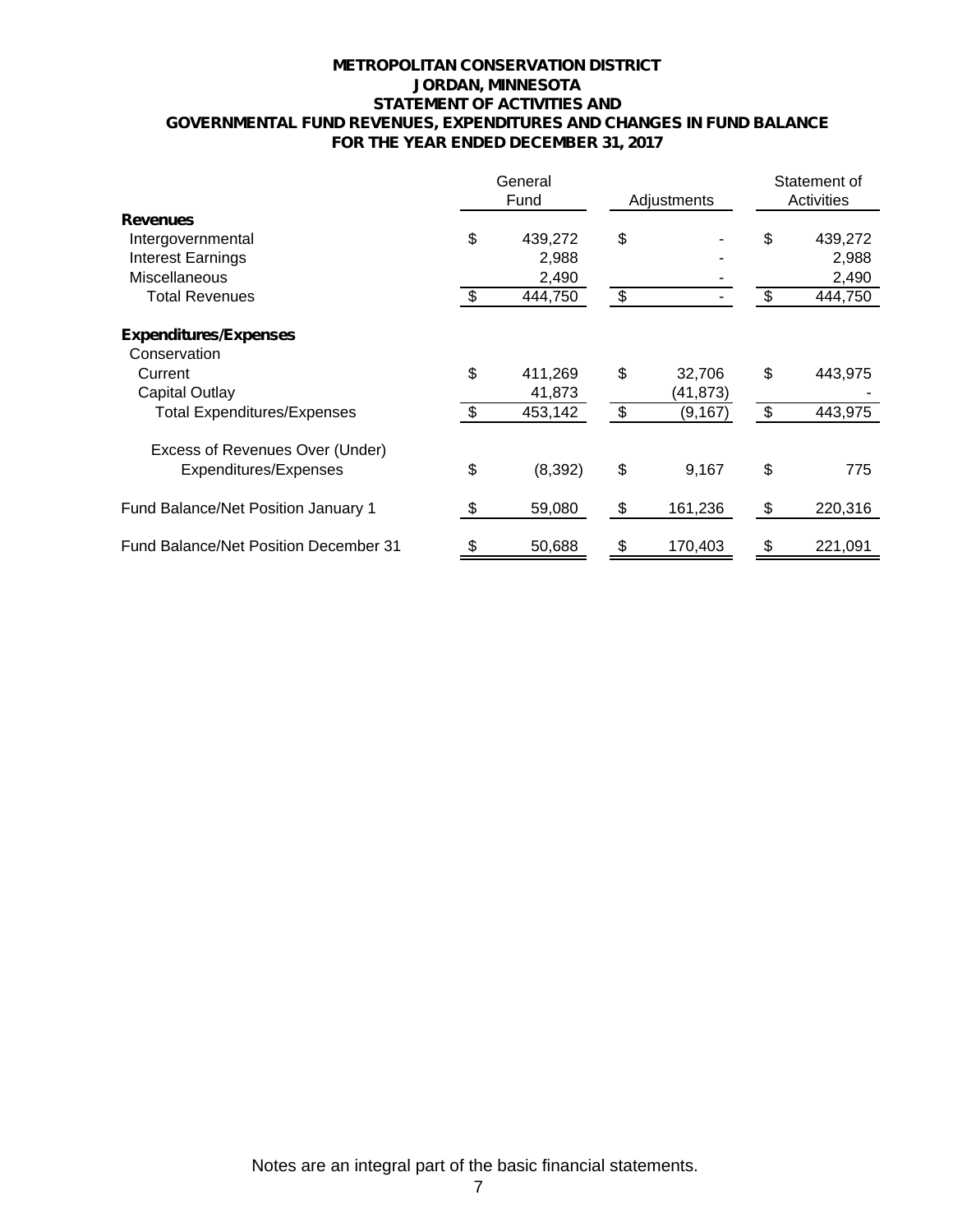#### **Note 1 - Summary of Significant Accounting Policies**

The financial reporting policies of the Metropolitan Conservation District conform to generally accepted accounting principles. The Governmental Accounting Standards Board (GASB) is responsible for establishing GAAP for state and local governments through its pronouncements (statements and interpretations).

#### Financial Reporting Entity

The Metropolitan Conservation District is organized under the provisions of Minnesota Statutes Chapter 103C. The District is governed by a Board of Supervisors composed of one member from each of the participating Soil and Water Conservation Districts.

The purpose of the District is to help member Districts improve their efficiency and capacity to deliver local conservation programs and services that promote conservation of soil, water and related natural resources, as well as to assist with implementation of projects having mutual benefit. Improved efficiency and capacity are achieved by administering coordinated programs that provide economics of scale and shared technical expertise that Districts – operating independently – would not have.

Each fiscal year the District develops a work plan which is used as a guide in using resources effectively to provide maximum conservation of all lands within its boundaries. The work plan includes guidelines for employees and technicians to follow in order to achieve the District's objectives.

Generally accepted accounting principles require that the financial reporting entity include the primary government and component units for which the primary government is financially accountable. Under these principles the District does not have any component units.

#### Government-Wide Financial Statements

The government-wide financial statements (i.e. The Statement of Net Position and The Statement of Activities) report information on all of the nonfiduciary activities of the District.

The Statement of Activities demonstrates the degree to which the direct expenses of a given function or segment are offset by program revenues. Direct expenses are those that are clearly identifiable with a specific function.

The government-wide financial statements are reported using the economic resources measurement focus and the accrual basis of accounting. Revenues are recorded when earned and expenses are recorded when a liability is incurred, regardless of the timing of cash flows. Grants and similar items are recognized as revenues as soon as all eligibility requirements imposed by the provider have been met.

#### Fund Financial Statements

The government reports the General Fund as its only major governmental fund. The general fund accounts for all financial resources of the government.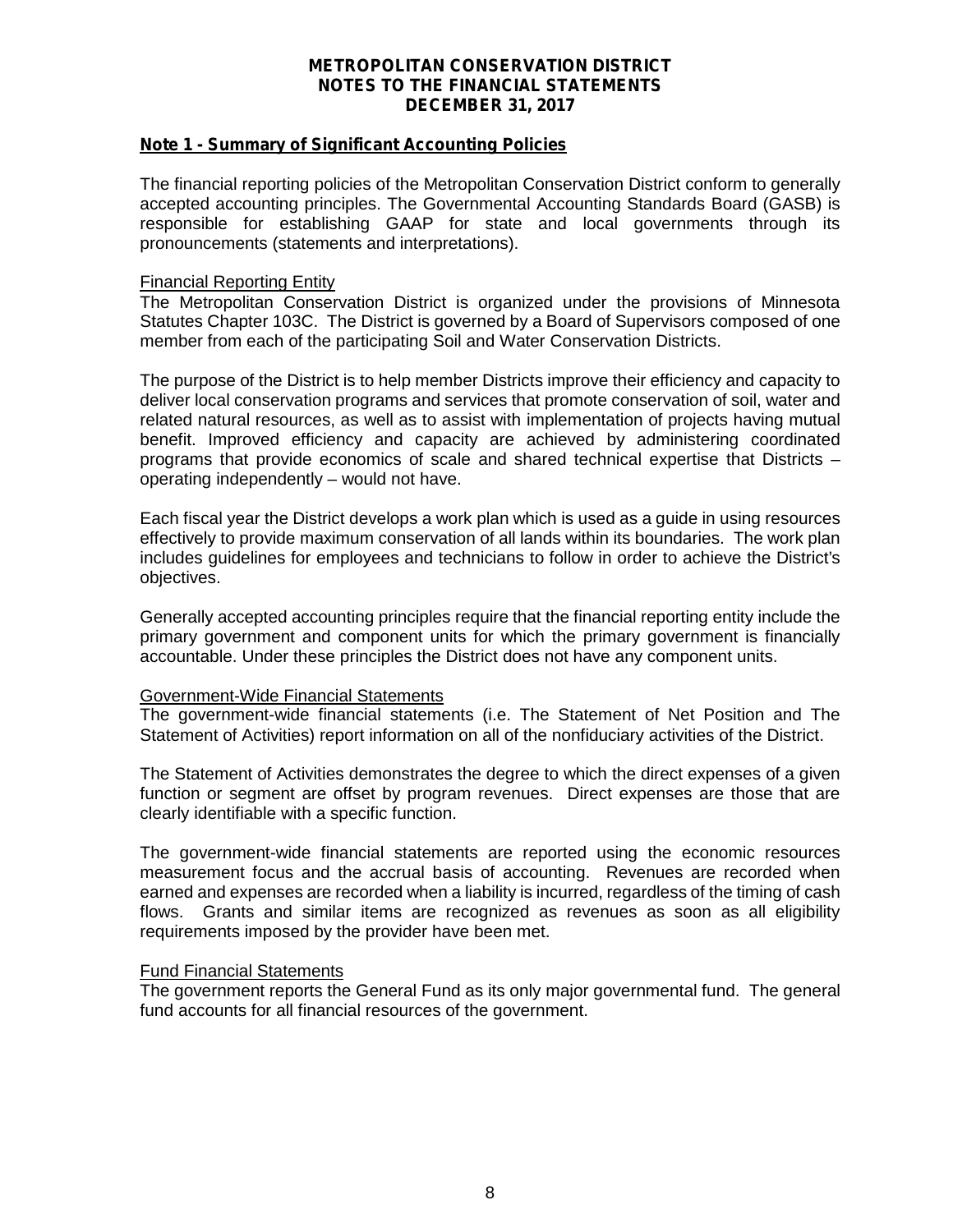Governmental fund financial statements are reported using the current financial resources measurement focus and the modified accrual basis of accounting. Revenues are recognized as soon as they are both measurable and available. Revenues are considered to be available when they are collectible within the current period or soon enough thereafter to pay liabilities of the current period. For this purpose the District considers all revenues, except reimbursement grants, to be available if they are collected within 60 days of the end of the current fiscal period.

Reimbursement grants are considered available if they are collected within one year of the end of the current fiscal period. Expenditures are recorded when a liability is incurred under accrual accounting.

Intergovernmental revenues are reported in conformity with the legal and contractual requirements of the individual programs. Generally, grant revenues are recognized when the corresponding expenditures are incurred.

Interest earnings are recognized when earned. Other revenues are recognized when they are received in cash because they usually are not measurable until then.

In accordance with Governmental Accounting Standards Board Statement No. 33, *Accounting and Financial Reporting for Nonexchange Transactions*, revenues for nonexchange transactions are recognized based on the principal characteristics of the revenue. Exchange transactions are recognized as revenue when the exchange occurs.

#### Budget Information

The District adopts an estimated revenues and expenditures budget for the general fund. Comparisons of estimated revenues and budgeted expenditures to actual are presented in the financial statements in accordance with generally accepted accounting principles. Amendments to the original budget require Board approval. Appropriations lapse at year-end. The District does not use encumbrance accounting.

#### Use of Estimates

The preparation of financial statements in conformity with generally accepted accounting principles requires management to make estimates and assumptions which affect: the reported amounts of assets and liabilities, the disclosure of contingent assets and liabilities at the date of the financial statements, and the reported amounts of revenues and expenditures during the reporting period. Actual results could differ from those estimates.

#### Assets, Liabilities and Net Position

#### Assets

Cash is stated at fair value, except for non-negotiable certificates of deposit, which are on a cost basis and short-term money market investments, which are stated at amortized cost.

Receivables are collectible within one year.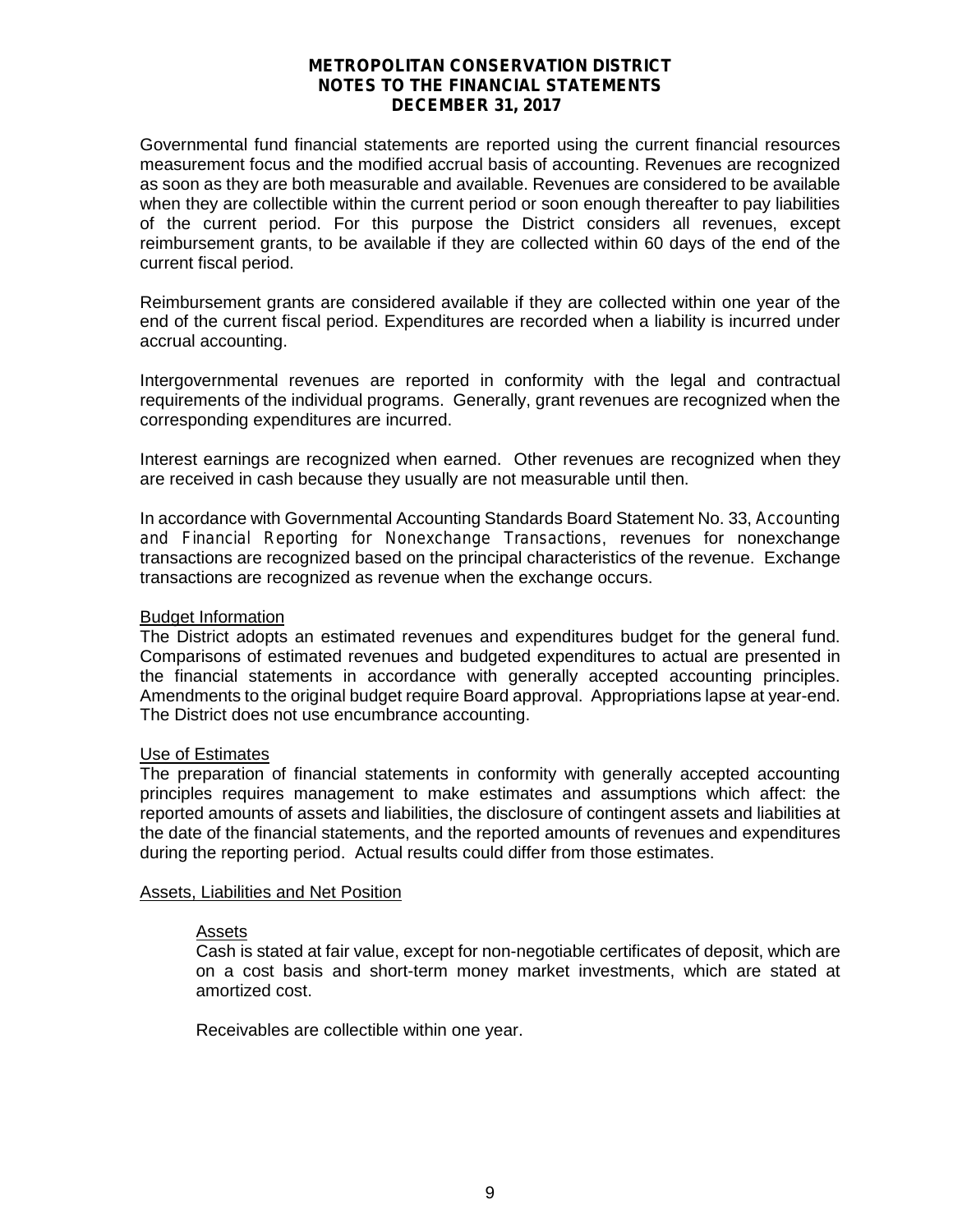Capital assets are reported on a net (depreciated) basis. General capital assets are valued at historical or estimated historical cost.

#### Unearned Revenue

Governmental funds and government-wide financial statements report unearned revenue in connection with resources that have been received, but not yet earned.

#### Classification of Net Position

Net position in the government-wide financial statements is classified in the following categories:

Investment in capital assets – the amount of net position representing capital assets net of accumulated depreciation.

Restricted net position – the amount of net position for which external restrictions have been imposed by creditors, grantors, contributors, or laws or regulations of other governments; and restrictions imposed by law through constitutional provisions or enabling legislation.

Unrestricted net position – the amount of net position that does not meet the definition of restricted or investment in capital assets.

#### Classifications of Fund Balances

Fund balance is divided into five classifications based primarily on the extent to which the District is bound to observe constraints imposed upon the use of the resources in the General Fund. The classifications are as follows:

Nonspendable – the nonspendable fund balance category includes amounts that cannot be spent because they are not in spendable form, or are legally or contractually required to be maintained intact. The "not in spendable form" criterion includes items that are not expected to be converted to cash.

Restricted – fund balance is reported as restricted when constraints placed on the use of resources are either externally imposed by creditors (such as through debt covenants), grantors, contributors, or laws or regulations of other governments; or are imposed by law through constitutional provisions or enabling legislation.

Committed – the committed fund balance classification includes amounts that can be used only for the specific purposes imposed by formal action (resolution) of the Board. Those committed amounts cannot be used for any other purposes unless the Board removes or changes the specified use by taking the same type of action (resolution) it employed to previously commit those amounts.

Assigned – amounts in the assigned fund balance classification the District intends to use for specific purposes that do not meet the criteria to be classified as restricted or committed. In the General Fund, assigned amounts represent intended uses established by the Board or the Board Administrator who has been delegated that authority by Board resolution.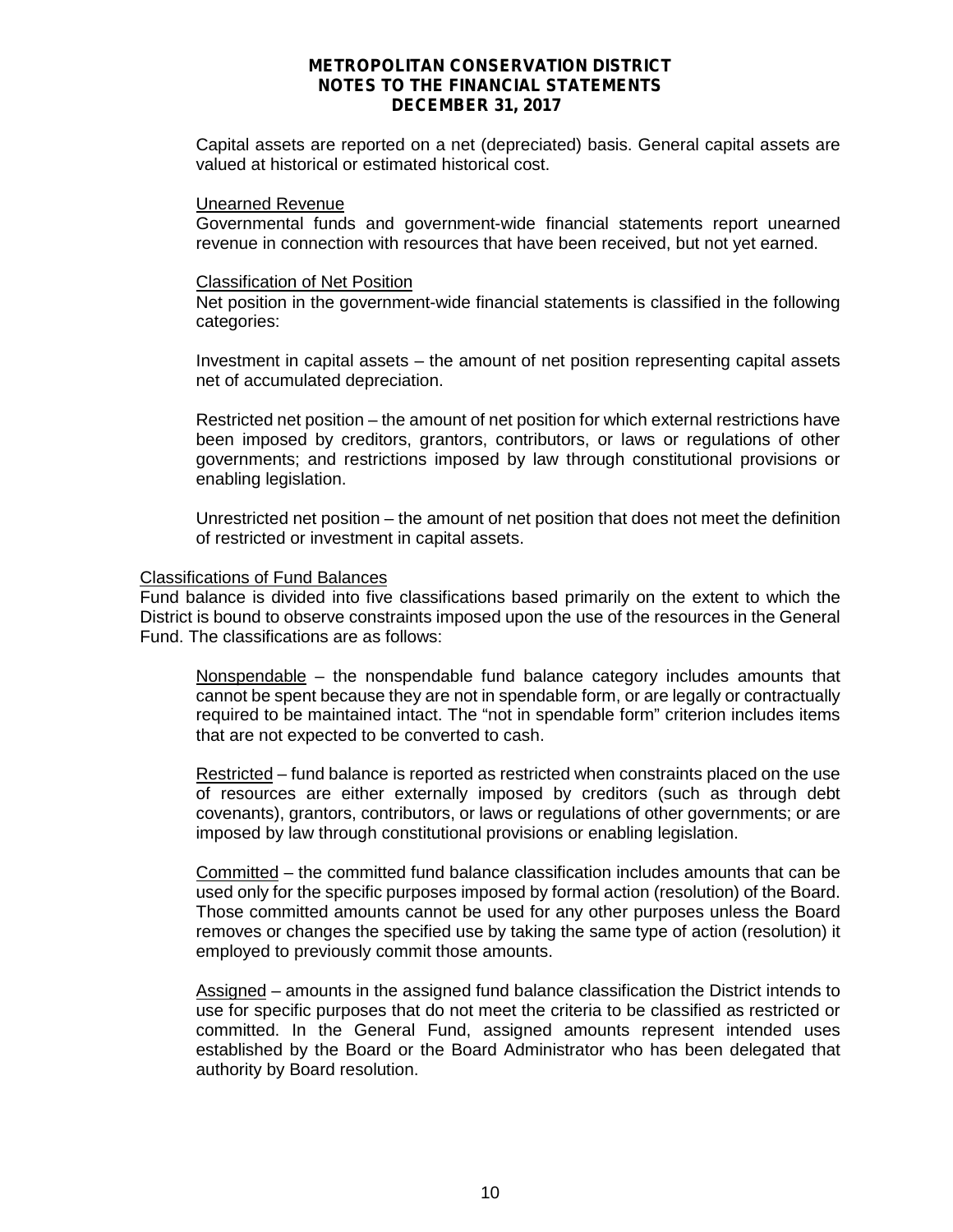Unassigned – Unassigned fund balance is the residual classification for the general fund and includes all spendable amounts not contained in the other fund balance classifications.

The District applies restricted resources first when expenditures are incurred for purposes for which either restricted or unrestricted (committed, assigned, and unassigned) amounts are available. Similarly, within unrestricted fund balance, committed amounts are reduced first followed by assigned, and then unassigned amounts when expenditures are incurred for purposes for which amounts in any of the unrestricted fund balance classifications could be used.

#### Subsequent Events

In preparing these financial statements, the District has evaluated events and transactions for potential recognition or disclosure through September 21, 2018, the date the financial statements were available to be issued.

#### Explanation of Adjustments Column in Statements

Capital Assets: In the Statement of Net Position and Governmental Fund Balance Sheet, an adjustment is made if the District has capital assets. This adjustment equals the net book balance of capitalized assets as of the report date and reconciles to the amount reported in the Capital Assets Note.

Depreciation for the year: In the Statement of Activities and Governmental Fund Revenues, Expenditures and Changes in Fund Balance, the adjustment equals the total depreciation for the year reported.

#### Risk Management

The District is exposed to various risks of loss related to tort; theft of, damage to, and destruction of assets; errors and omissions; injuries to employees; workers' compensation claims; and natural disasters. Property and casualty liabilities and workers' compensation are insured through Minnesota Counties Intergovernmental Trust. The District retains risk for the deductible portion of the insurance. The amounts of these deductibles are considered immaterial to the financial statements.

The Minnesota Counties Intergovernmental Trust is a public entity risk pool currently operated as a common risk management and insurance program for its members. The District pays an annual premium based on its annual payroll. There were no significant increases or reductions in insurance from the previous year or settlements in excess of insurance coverage for any of the past three fiscal years.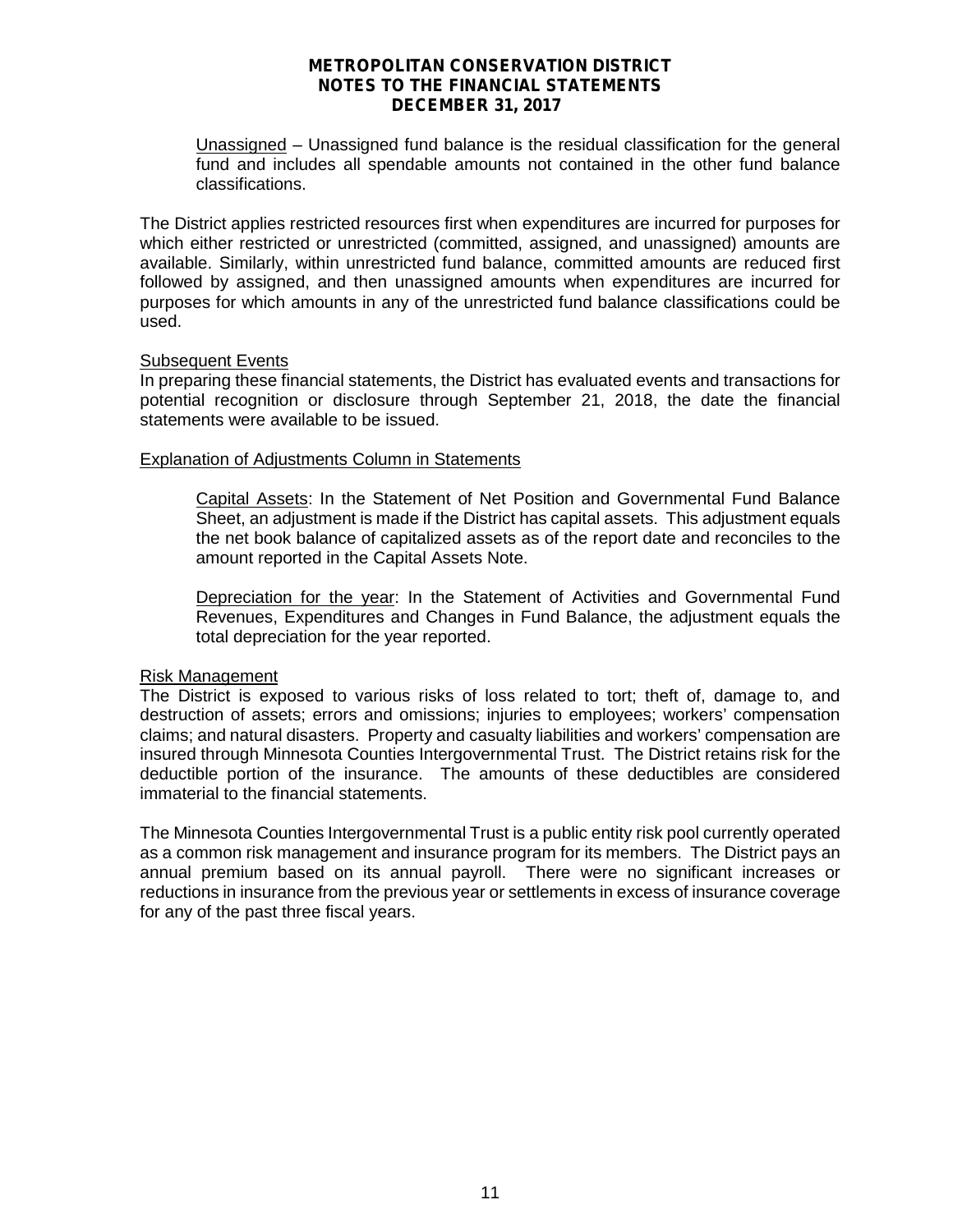#### **Note 2 - Detailed Notes**

#### Capital Assets

Changes in Capital Assets, Asset Capitalization and Depreciation.

|                                | <b>Beginning</b> | Addition | Deletion | Ending    |  |
|--------------------------------|------------------|----------|----------|-----------|--|
| Equipment                      | \$285,183        | \$41,873 | \$0      | \$327,056 |  |
| Less: Accumulated Depreciation | 123.947          | 32,706   |          | 156,653   |  |
| <b>Net Capital Assets</b>      | \$161,236        |          |          | \$170,403 |  |

The cost of property, plant and equipment is depreciated over the estimated useful lives of the related assets. Leasehold improvements are depreciated over the lesser of the term of the related lease or the estimated useful lives of the assets. Depreciation is computed on the straight-line method. For the purpose of computing depreciation, the useful life for Machinery and Equipment is 5 to 10 years. Current year depreciation is \$32,706.

#### Unearned Revenue

Unearned revenue represents unearned advances from the Minnesota Board of Water and Soil Resources (BWSR) for administrative service grants and for the cost-share program. Revenues will be recognized when the related program expenditures are recorded. Unearned revenue for the year ended December 31, 2017, consists of the following: Campus Groundwater \$70,210; Childrens Water Festival \$32,807; NPEA \$602,843; SWA \$39,652; Total \$745,512.

# **Deposits**

Minnesota Statutes 118A.02 and 118A.04 authorize the District to designate a depository for public funds and to invest in certificates of deposit. Minnesota Statute 118A.03 requires that all District deposits be protected by insurance, surety bond, or collateral. When not covered by insurance or surety bonds, the market value of collateral pledged shall be at least ten percent more than the amount on deposit (plus accrued interest) at the close of the financial institution's banking day.

Authorized collateral includes treasury bills, notes and bonds; issues of U.S. government agencies; general obligations rated "A" or better; revenue obligations rated "AA" or better; irrevocable standard letters of credit issued by the Federal Home Loan Bank; and certificates of deposit. Minnesota Statutes require that securities pledged as collateral be held in safekeeping in a restricted account at the Federal Reserve Bank or in an account at a trust department of a commercial bank or other financial institution that is not owned or controlled by the financial institution furnishing the collateral.

#### Custodial Credit Risk Deposits

Custodial credit risk is the risk that in the event of a financial institution failure, the District's deposits may not be returned to it. The District does not have a deposit policy for custodial credit risk. The market value of collateral pledged must equal 110% of deposits not covered by insurance or bonds. The District has no additional deposit policies addressing custodial credit risk. As of December 31, 2017, the District's deposits were not exposed to custodial credit risk.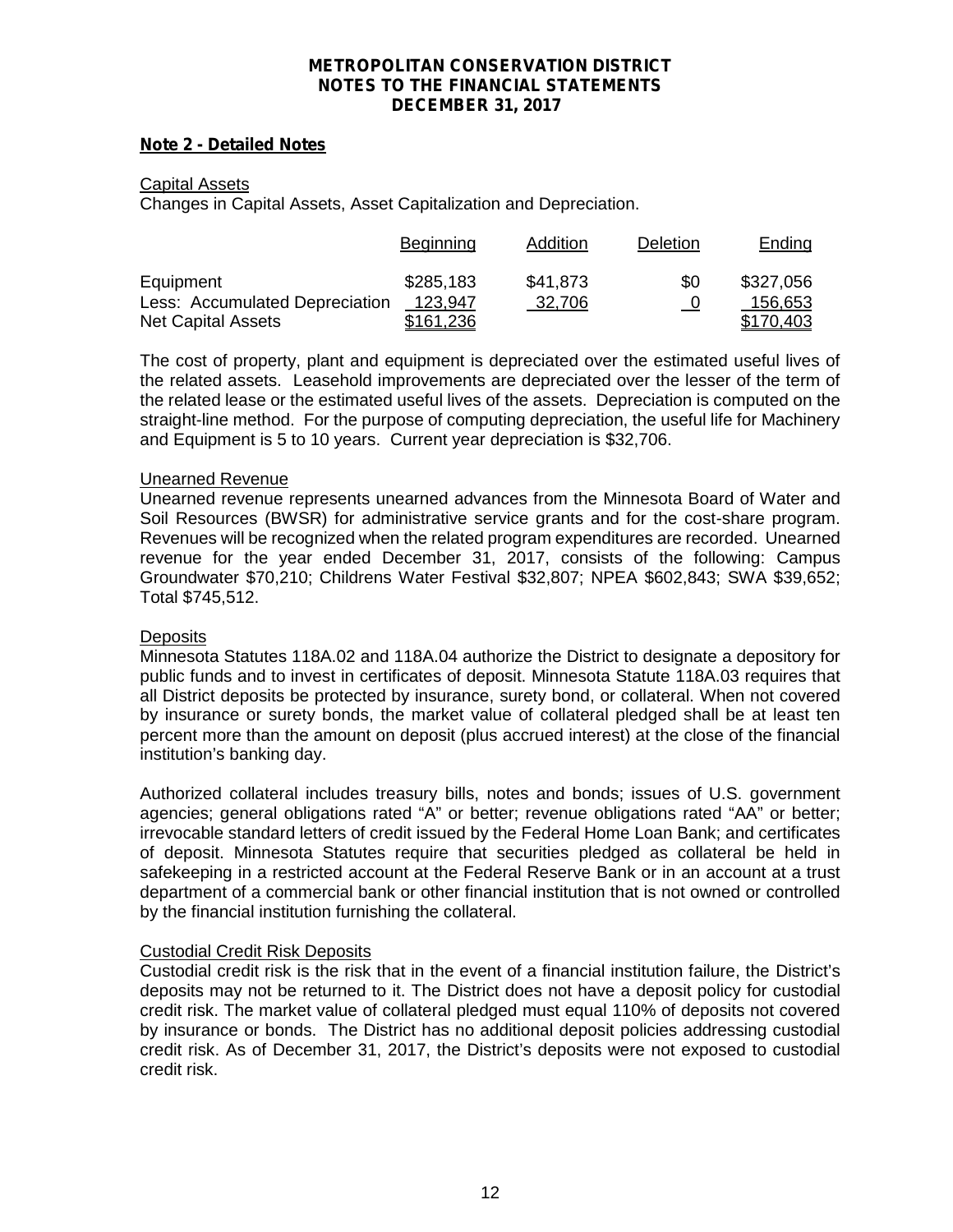# **Note 3 – Fiscal Agents and Hosts**

The Scott Soil and Water Conservation District is the fiscal agent for the District. The Dakota County Soil and Water Conservation District is the host for the Non-Point Engineering Assistance Program. The Anoka Conservation District is the host for the Campus Groundwater Conservation Planning Program. The Washington Conservation District is the host for the Subwatershed Assistance Program through December 31, 2017.

# **Note 4 - Reconciliation of Fund Balance to Net Position**

| Governmental Fund Balance, January 1                                                                  | \$<br>59,080   |  |
|-------------------------------------------------------------------------------------------------------|----------------|--|
| Less: Excess of Expenditures Over Revenues                                                            | (8,392)        |  |
| Governmental Fund Balance, December 31                                                                | \$<br>50,688   |  |
|                                                                                                       |                |  |
| Adjustments from Fund Balance to Net Position:                                                        |                |  |
| <b>Plus: Capital Assets</b>                                                                           | \$<br>170,403  |  |
| <b>Net Position</b>                                                                                   | \$<br>221,091  |  |
|                                                                                                       |                |  |
|                                                                                                       |                |  |
| Note 5 - Reconciliation of Change in Fund Balance to Change in Net Position<br>Change in Fund Balance | \$<br>(8, 392) |  |
| <b>Capital Outlay</b>                                                                                 | 41,873         |  |
| The cost of capital assets are allocated over the<br>capital assets' useful lives at the              |                |  |

Change in Net Position **by Change in Net Position 6** 775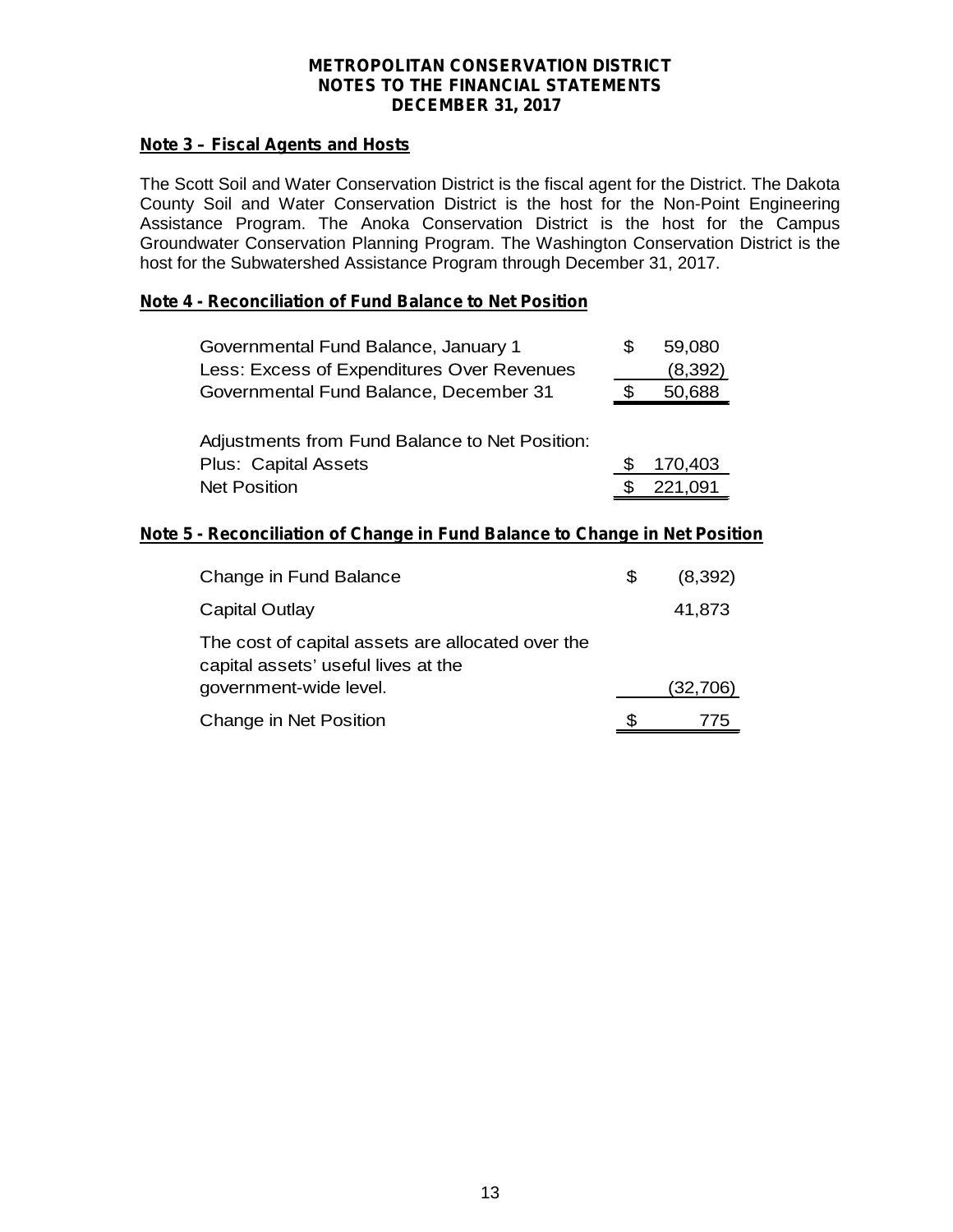#### **METROPOLITAN CONSERVATION DISTRICT JORDAN, MINNESOTA BUDGETARY COMPARISON STATEMENT BUDGET AND ACTUAL GENERAL FUND YEAR ENDED DECEMBER 31, 2017**

|                                      | Original/<br>Final         |               |                          |          |                            | Variance With<br><b>Final Budget</b> |
|--------------------------------------|----------------------------|---------------|--------------------------|----------|----------------------------|--------------------------------------|
|                                      |                            | <b>Budget</b> |                          | Actual   |                            | Positive (Neg)                       |
| <b>Revenues</b>                      |                            |               |                          |          |                            |                                      |
| Intergovernmental                    |                            |               |                          |          |                            |                                      |
| Local                                | \$                         | 6,600         | \$                       | 20,158   | \$                         | 13,558                               |
| <b>State Grant</b>                   |                            | 654,178       |                          | 419,114  |                            | (235, 064)                           |
| Total Intergovernmental              | $\overline{\mathcal{G}}$   | 660,778       | $\overline{\mathcal{E}}$ | 439,272  | $\overline{\mathbf{e}}$    | (221, 506)                           |
| Miscellaneous                        |                            |               |                          |          |                            |                                      |
| <b>Interest Earnings</b>             | \$                         |               | \$                       | 2,988    | \$                         | 2,988                                |
| Other                                |                            |               |                          | 2,490    |                            | 2,490                                |
| <b>Total Miscellaneous</b>           | $\overline{\$}$            |               | $\overline{\mathcal{G}}$ | 5,478    | $\overline{\mathcal{G}}$   | 5,478                                |
| <b>Total Revenues</b>                | \$                         | 660,778       | \$                       | 444,750  | \$                         | (216, 028)                           |
| <b>Expenditures</b>                  |                            |               |                          |          |                            |                                      |
| <b>District Operations</b>           |                            |               |                          |          |                            |                                      |
| <b>Engineering Contract Services</b> | \$                         | 270,000       | \$                       | 178,526  | \$                         | 91,474                               |
| Other Services and Charges           |                            | 27,000        |                          | 33,287   |                            | (6, 287)                             |
| <b>Supplies</b>                      |                            |               |                          | 44       |                            | (44)                                 |
| <b>Capital Outlay</b>                |                            | 82,500        |                          | 41,873   |                            | 40,627                               |
| <b>Total District Operations</b>     | $\boldsymbol{\mathsf{\$}}$ | 379,500       | \$                       | 253,730  | $\boldsymbol{\mathsf{\$}}$ | 125,770                              |
| <b>Project Expenditures</b>          |                            |               |                          |          |                            |                                      |
| Local                                | \$                         | 13,000        | \$                       | 13,114   | \$                         | (114)                                |
| <b>State</b>                         |                            | 276,178       |                          | 186,298  |                            | 89,880                               |
| <b>Total Project Expenditures</b>    | $\boldsymbol{\mathsf{\$}}$ | 289,178       | \$                       | 199,412  | $\boldsymbol{\theta}$      | 89,766                               |
| <b>Total Expenditures</b>            | \$                         | 668,678       | \$                       | 453,142  | \$                         | 215,536                              |
| Excess of Revenues Over (Under)      |                            |               |                          |          |                            |                                      |
| Expenditures                         | \$                         | (7,900)       | \$                       | (8, 392) | \$                         | (492)                                |
| Fund Balance - January 1             | \$                         | 59,080        | \$                       | 59,080   | \$                         |                                      |
| Fund Balance - December 31           | \$                         | 51,180        | \$                       | 50,688   | \$                         | (492)                                |

Notes are an integral part of the basic financial statements.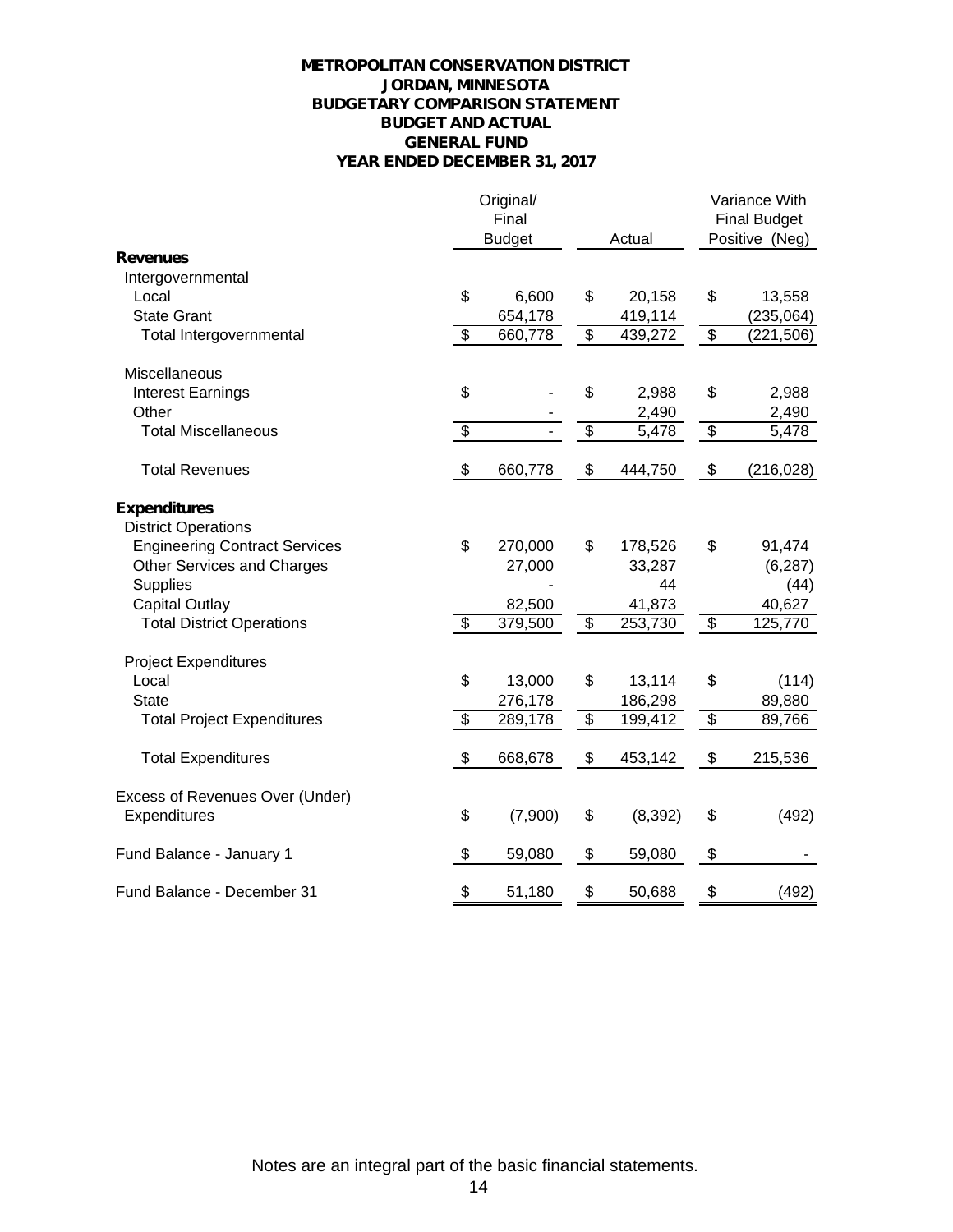# **PETERSON COMPANY LTD.**

# **INDEPENDENT AUDITOR'S REPORT ON MINNESOTA LEGAL COMPLIANCE**

To the Board of Supervisors Metropolitan Conservation District Jordan, Minnesota

We have audited, in accordance with auditing standards generally accepted in the United States of America, and the standards applicable to financial audits contained in *Government Auditing Standards*, issued by the Comptroller General of the United States the financial statements of the governmental activities and the general fund of Metropolitan Conservation District of Jordan, Minnesota, as of and for the year ended December 31, 2017, and the related notes to the financial statements which collectively comprise the Metropolitan Conservation District's basic financial statements, and have issued our report thereon dated September 21, 2018.

The *Minnesota Legal Compliance Audit Guide for Political Subdivisions*, promulgated by the State Auditor pursuant to Minnesota Statutes 6.65, contains six categories of compliance to be tested: contracting and bidding, deposits and investments, conflicts of interest, claims and disbursements, miscellaneous provisions, and public indebtedness. Our audit considered all of the listed categories, except that we did not test for compliance with the provisions for public indebtedness because the District is not allowed to issue debt.

In connection with our audit, nothing came to our attention that caused us to believe that the Metropolitan Conservation District failed to comply with the provisions of the *Minnesota Legal Compliance Audit Guide for Political Subdivisions*. However, our audit was not directed primarily toward obtaining the knowledge of such noncompliance. Accordingly, had we performed additional procedures, other matters may have come to our attention regarding the Metropolitan Conservation District's noncompliance with the above referenced provisions.

The purpose of this report is solely to describe the scope of our testing of compliance and the results of that testing, and not to provide an opinion on compliance. Accordingly, this communication is not suitable for any other purpose.

Peterson Company Ltd

PETERSON COMPANY LTD Certified Public Accountants Waconia, Minnesota

September 21, 2018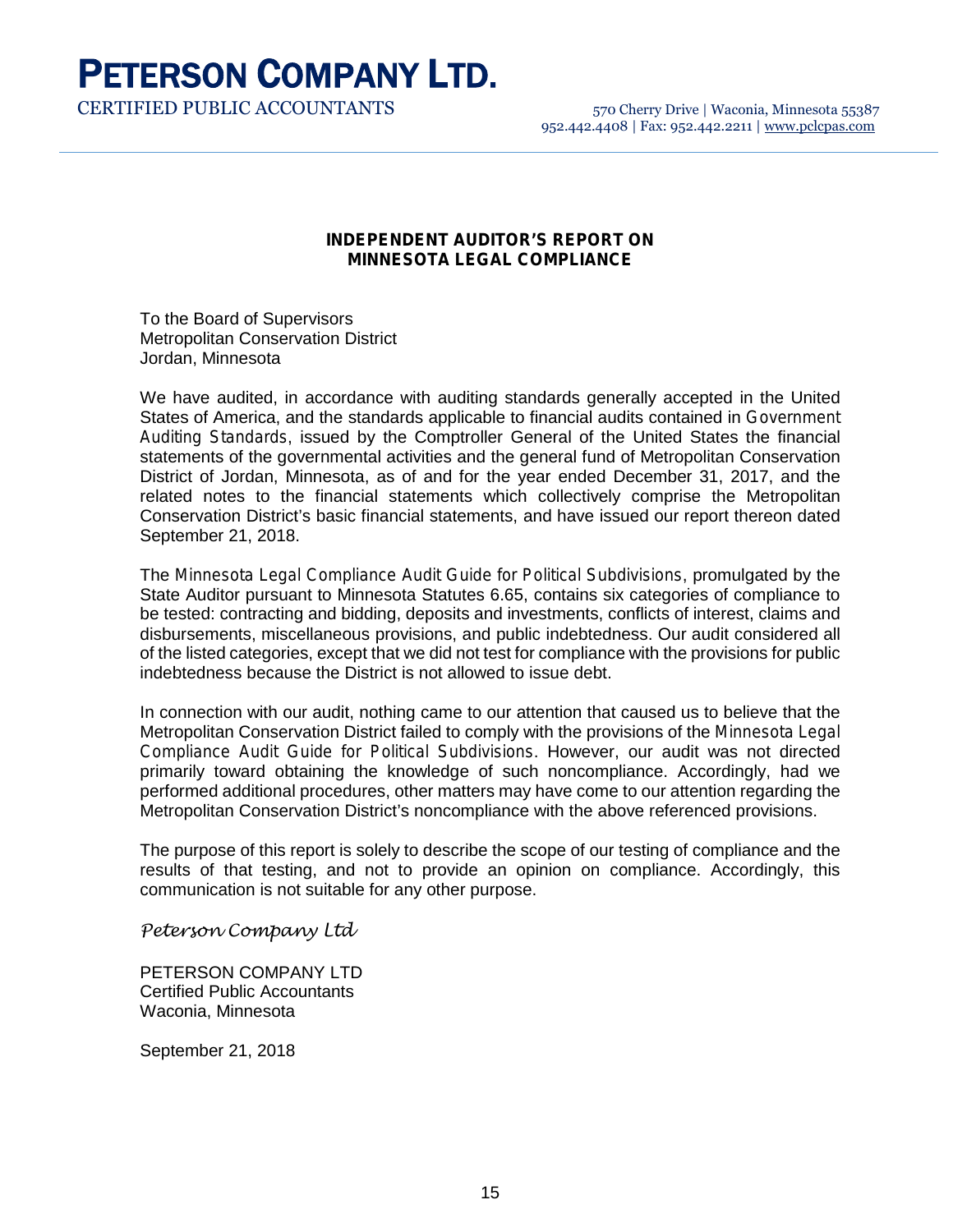# **PETERSON COMPANY LTD.**

CERTIFIED PUBLIC ACCOUNTANTS 570 Cherry Drive | Waconia, Minnesota 55387

#### **INDEPENDENT AUDITOR'S REPORT ON INTERNAL CONTROL OVER FINANCIAL REPORTING AND ON COMPLIANCE AND OTHER MATTERS BASED ON AN AUDIT OF FINANCIAL STATEMENTS PERFORMED IN ACCORDANCE WITH** *GOVERNMENT AUDITING STANDARDS*

To the Board of Supervisors Metropolitan Conservation District Jordan, Minnesota

We have audited, in accordance with the auditing standards generally accepted in the United States of America and the standards applicable to financial audits contained in *Government Auditing Standards* issued by the Comptroller General of the United States, the financial statements of the governmental activities of Metropolitan Conservation District, Jordan, Minnesota, as of and for the year ended December 31, 2017, and the related notes to the financial statements, which collectively comprise Metropolitan Conservation District's basic financial statements, and have issued our report thereon dated September 21, 2018.

#### **Internal Control Over Financial Reporting**

In planning and performing our audit of the financial statements, we considered Metropolitan Conservation District's internal control over financial reporting (internal control) to determine the audit procedures that are appropriate in the circumstances for the purpose of expressing our opinions on the financial statements, but not for the purpose of expressing an opinion on the effectiveness of Metropolitan Conservation District's internal control. Accordingly, we do not express an opinion on the effectiveness of Metropolitan Conservation District's internal control.

A *deficiency in internal control* exists when the design or operation of a control does not allow management or employees, in the normal course of performing their assigned functions, to prevent, or detect and correct, misstatements on a timely basis. A material *weakness* is a deficiency, or a combination of deficiencies, in internal control such that there is a reasonable possibility that a material misstatement of the entity's financial statements will not be prevented, or detected and corrected on a timely basis.

Our consideration of internal control was for the limited purpose described in the first paragraph of this section and was not designed to identify all deficiencies in internal control that might be material weaknesses or significant deficiencies and therefore, material weaknesses or significant deficiencies may exist that were not identified. Given these limitations, during our audit we did not identify any deficiencies in internal control that we consider to be material weaknesses.